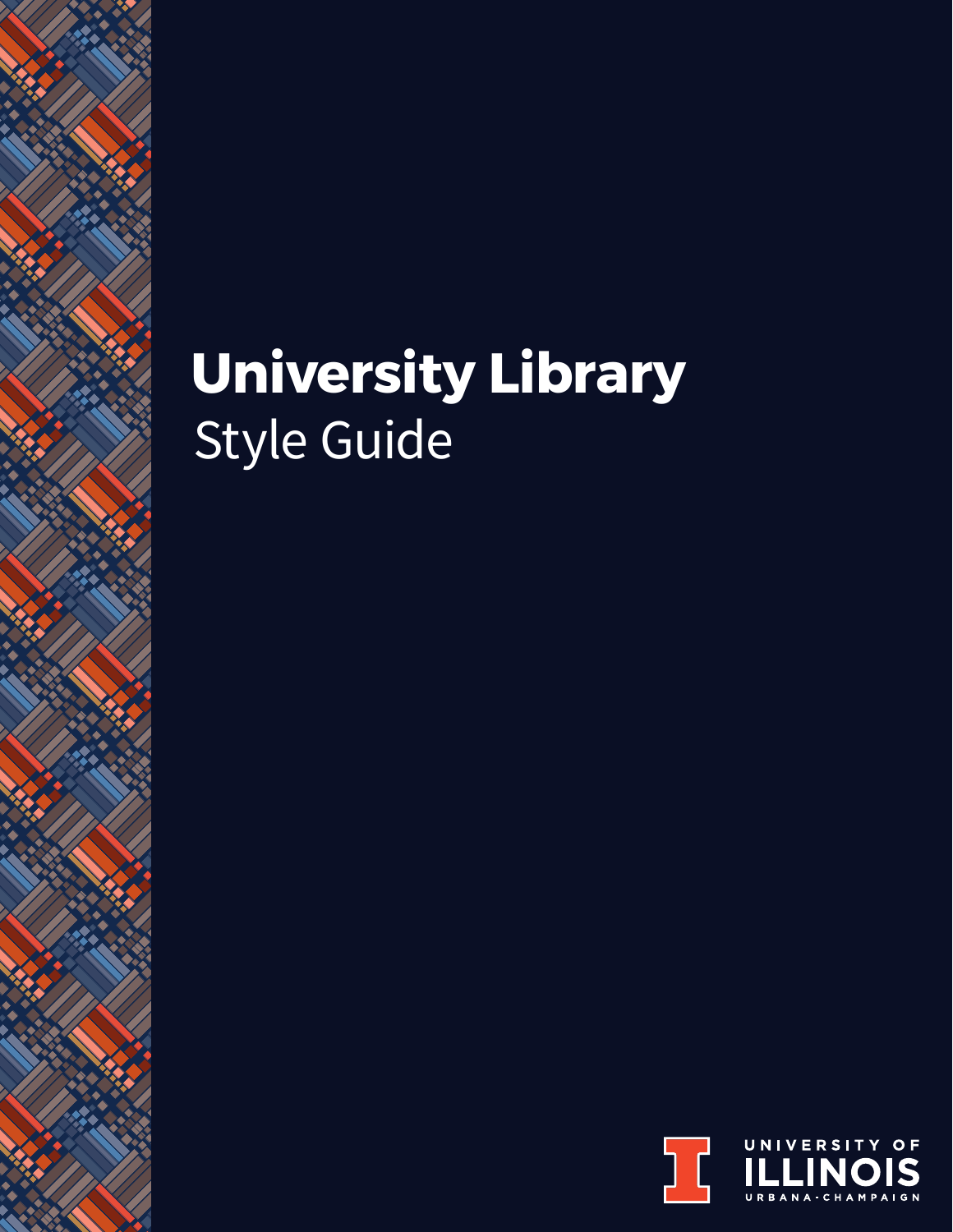

# **Introduction**

The University Library is part of the University of Illinois Urbana-Champaign and therefore subject to its branding requirements.

The University Library brand often serves as the first impression of the Library for our users. Simple design guidelines help the Library maintain a strong visual identity. Library materials should be identifiable at a glance.

Need marketing or promotional help? Contact the University Library's Chief Communications Officer.

### Mission

The University Library is central to the intellectual life of the University. By providing and stewarding collections and content that comprise a current and retrospective record of human knowledge and by offering a wide array of services, it enhances the University's activities in creating knowledge, preparing students for lives of impact, and addressing critical societal needs. The Library advances the University's goals by ensuring unfettered access to information and by providing a network of expertise that ensures value, quality, and authenticity of information resources. The Library integrates and manages knowledge to enable learning and the creation of new knowledge.

### Vision

The Library is central to the vibrant intellectual life found at Illinois. Infused throughout the University, the Library fully engages with the University's mission by offering physical and virtual access to the finest and broadest array of scholarly resources available and by providing the expertise of the best librarians and staff. Serving scholars around the world, the Library's global preeminence reflects the University's land-grant values and its own rich heritage.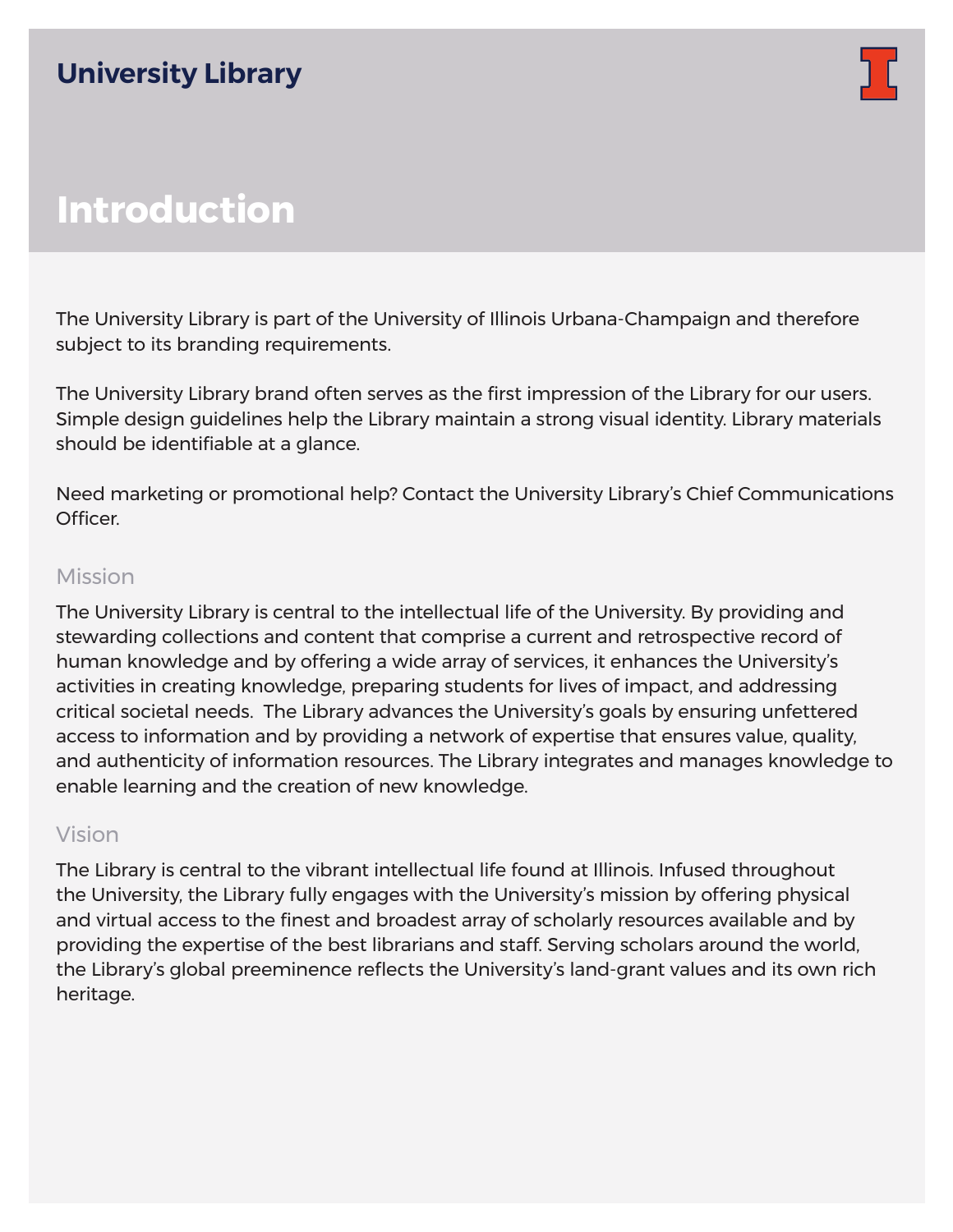

# **Overview**

Clear and consistent writing contributes to successful communication and strong branding.

Refer to the Campus Writing Style Guide for information on campus-specific rules for abbreviations, acronyms, capitalization, hyphens, punctuation, spelling, and correct usage: **[publicaffairs.illinois.edu/resources/writing-style-guide/](http://publicaffairs.illinois.edu/resources/writing-style-guide/)**

For items not addressed in the Campus Writing Style Guide, consult The Chicago Manual of Style (**[www.chicagomanualofstyle.org](http://www.chicagomanualofstyle.org)**) for most purposes (the AP Stylebook is followed for news writing).

The dictionary of choice is the Webster's New World Dictionary.

### Voice

Know your audience (students, donors, parents, community, faculty) and use appropriate tone. Keep your language simple and understandable for all audiences. Avoid library jargon and abbreviations (unless they'll be readily understood). Use active voice with strong verbs.

### Proof Points

- We are one of the largest public academic libraries in the country.
- The University Library holds more than 14 million volumes.

### Naming Conventions: Campus vs. Library

#### Referring to the Champaign-Urbana campus:

- First Reference: University of Illinois Urbana-Champaign
- Secondary References: U of I or Illinois or UIUC

Do not capitalize "university" when the word is used alone as a noun or an adjective.

Referring to the University Library:

- First Reference: University of Illinois Urbana-Champaign Library
- Secondary Reference: University Library, Library (note the uppercase L)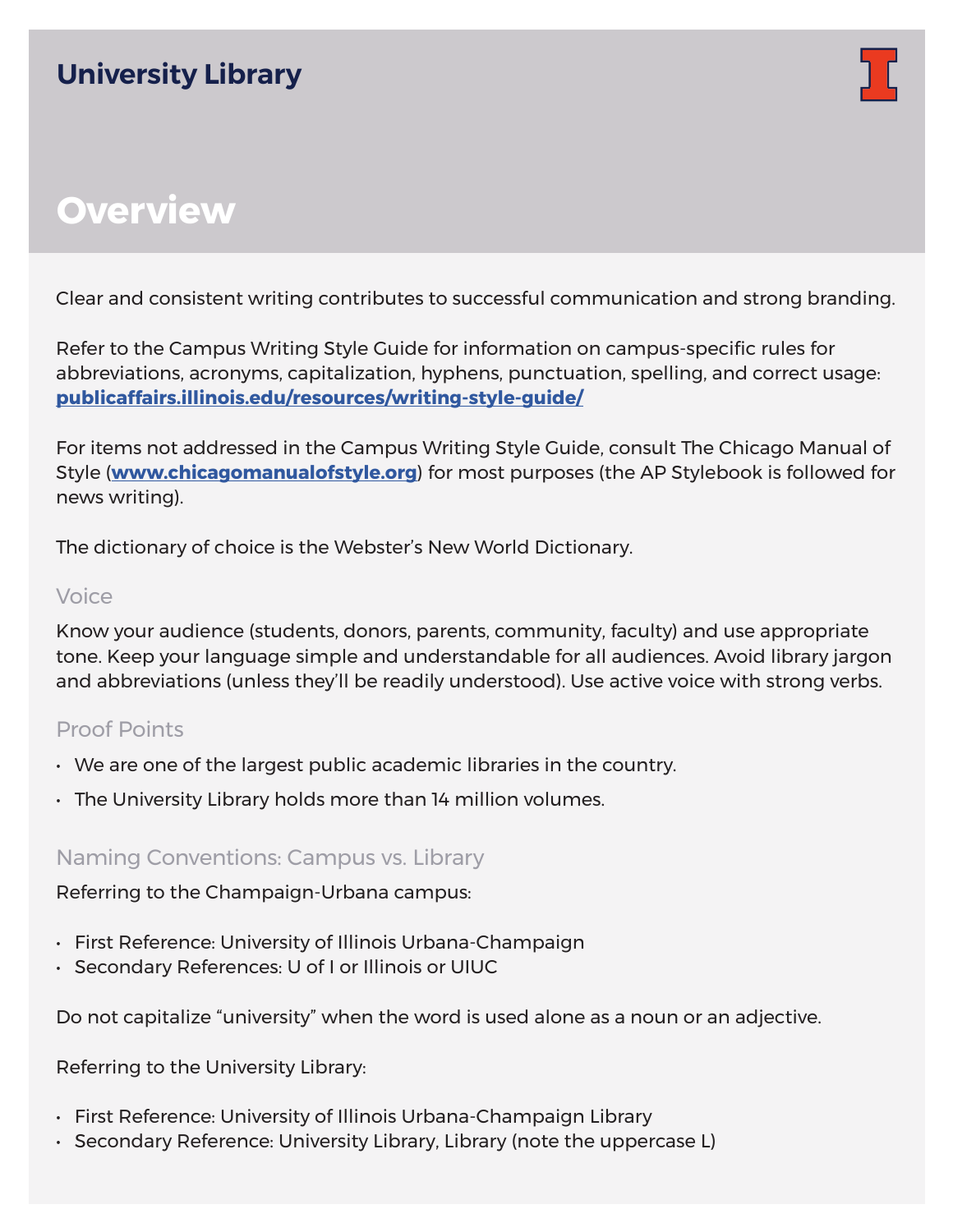

### Naming Conventions: Library Locations

The proper names of libraries should be used in the first mention. Thereafter, they may be used as their common names or in acronym (see parenthesis below). Here are examples:

- Ricker Library of Architecture and Art (Ricker Library)
- The Rare Book & Manuscript Library (RBML)
- Sousa Archives and Center for American Music (SACAM)

### Naming Conventions: Common Names

#### Here are some examples:

- Main Stacks
- Advancement (not Development or Fundraising)

### Library Wordmarks

The University Library is not considered a primary academic entity and cannot use a unit wordmark. Use the Block I as the Library's primary logo and use "University Library" in text. The Block I logo and University wordmark are found on the Communications web page for Library staff at **[library.illinois.edu/staff/a](http://www.library.illinois.edu/staff/administration/communications)dministration/communications**.

If you have any questions about wordmarks or logos, contact the Library's Chief Communications Officer. Also, here are a few helpful resources from the campus's [Office of](http://marketing.illinois.edu)  [Strategic Marketing and Branding](http://marketing.illinois.edu):

#### **[marketing.illinois.edu/design/unit-wordmarks](https://marketing.illinois.edu/design/unit-wordmarks)**

**[marketing.illinois.edu/blog/communicating-unit-identity-without-a-wordmark](https://marketing.illinois.edu/blog/communicating-unit-identity-without-a-wordmark)**

#### Images

When choosing an image for Library-related materials, choose relevant, exciting pictures with details that will be easily identifiable. Use images that are specific to the Library rather than the university.

Staff are encouraged to help build the Library's photo archive. High resolution images are critical.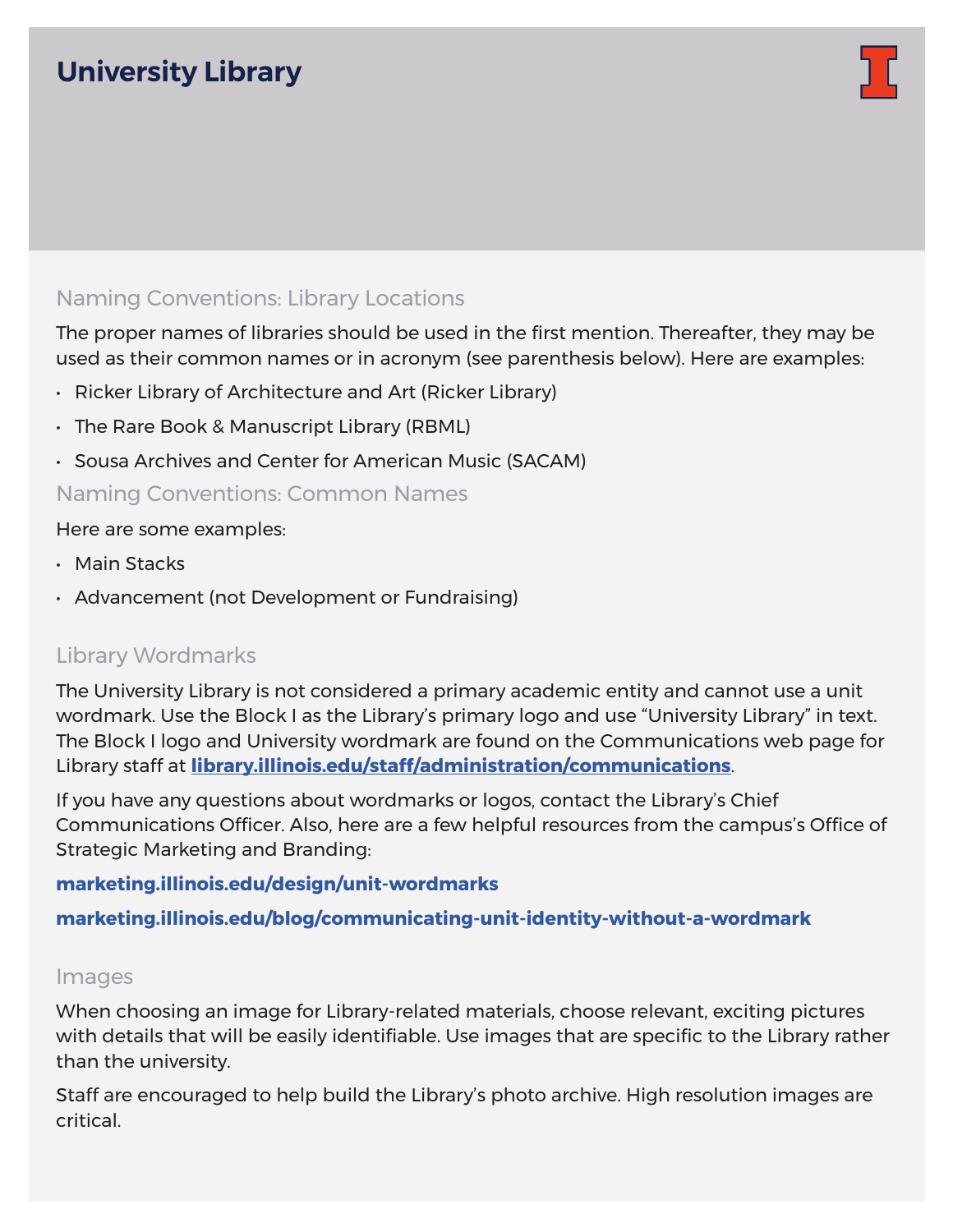

#### **Recommended Resolutions**

- Print: 300 dpi
- $\cdot$  Web: 72 dpi

#### **Resources**

**[University Archives Database](https://archives.library.illinois.edu/archon/index.php) Link University Library [Digital Collections](https://digital.library.illinois.edu/collections) Link [University of Illinois Library Flickr](https://www.flickr.com/photos/illinoislibrary/) Link [Image Database](https://publicaffairs.photoshelter.com/index) Link**

#### **Image Use**

- Images created before 1923 are considered to be in the public domain.
- Images you have taken are fine to use. If you include an individual's image or likeness, you should request written permission to do so. Please utilize the university's release forms at **[publicaffairs.illinois.edu/resources/release/index.html](http://publicaffairs.illinois.edu/resources/release/index.html)**.
- Images for which the university or the Library owns the copyright are also available for use without further permission.
- Items licensed by Creative Commons may be used in your work. Find more information about licensing and attribution at **[creativecommons.org](https://creativecommons.org)**.

For all other images, copyright permission may be needed for publication, depending on the nature of the publication and its level of public dissemination.

Consult with the following resource for additional information: **[library.illinois.edu/scp/copyright-overview/quick-facts-about-copyright/](http://www.library.illinois.edu/scp/copyright-overview/quick-facts-about-copyright/)**

#### **Templates**

In-brand templates have been created for often-used assets. Templates for PPTs, conference posters, and digital signs are available in Microsoft PowerPoint. Templates for table tents, bookmarks, postcards, flyers, etc. are available in Adobe InDesign. Please consult with the Chief Communications Officer if you have questions about, or need assistance using, any available templates.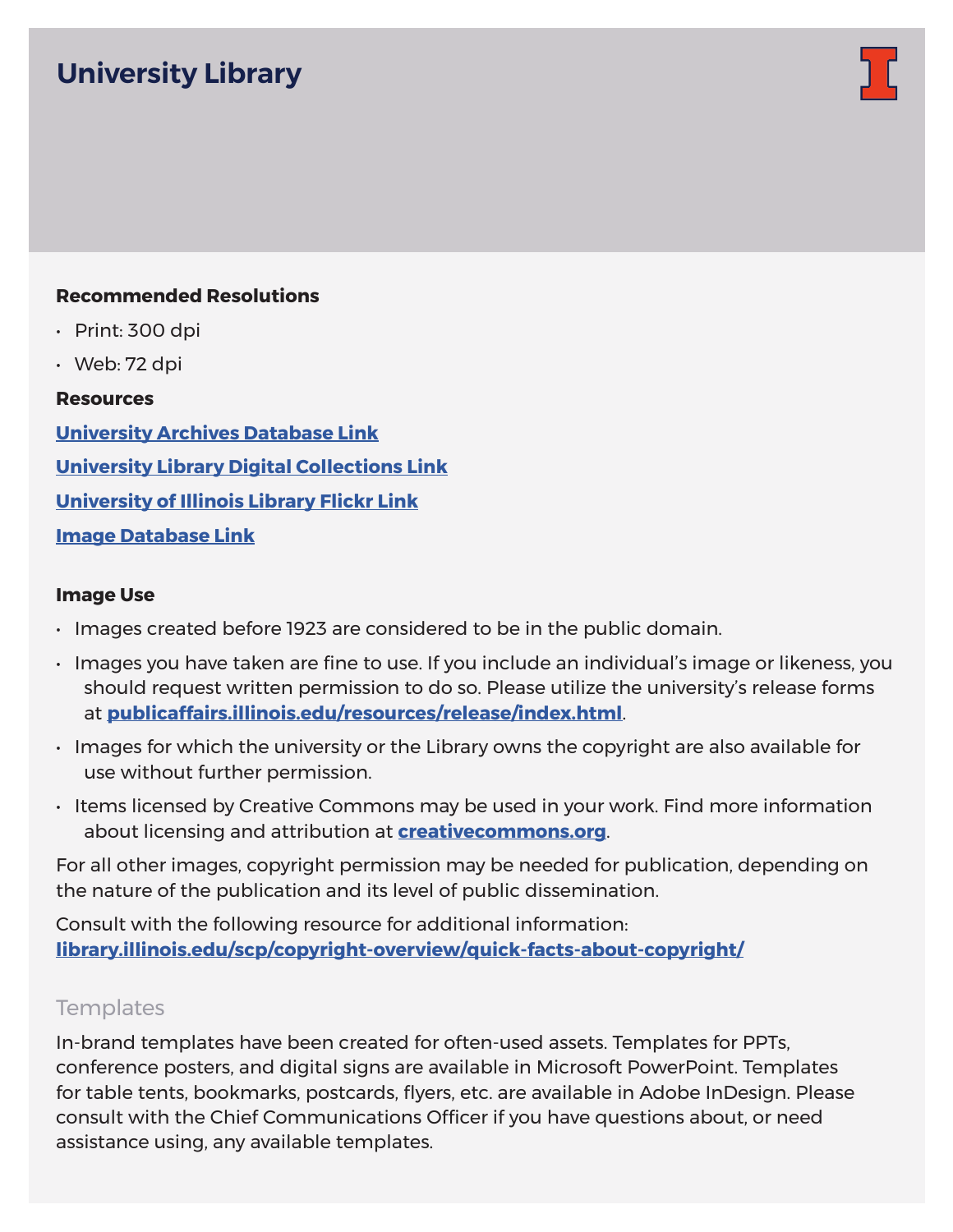

**Microsoft PowerPoint: [PowerPoint](https://app.box.com/s/2ln4eforl6gp0ivtoog9kiud0qw04us0) Presentations Box Link [Posters](https://app.box.com/s/5d31tuj5suvnwltq82q6f551aelsooad) Box Link [Digital Signs](https://app.box.com/s/izq6wlss0j6j5y55oevjitmyk8roge26) Box Link**

**Adobe InDesign: [Postcards](https://app.box.com/s/l2kdpc1y36s0m4mree936ro3srj4dfan) Box Link [Bookmarks](https://app.box.com/s/jj0w23t7qpl8j1rlvvaig4x83euz9ifc) Box Link [Table Tents](https://app.box.com/s/om9mi43p7791vsyuyb2u9sbm9ytbwuix) Box Link [Flyers](https://app.box.com/s/00eaafwz2x1p9vuqjgnwlugt96hzd65w) Box Link [Brochures](https://app.box.com/s/tsvvi1qcvwp1rsrqs5eib0evv3hq6dvv) Box Link**

### Digital Letterhead

Find the most current version of the Library's digital letterhead on the Communications web page for Library staff at **[library.illinois.edu/staff/a](http://www.library.illinois.edu/staff/administration/communications)dministration/communications**.

#### Web

Refer to the Web Style Guide at **[library.illinois.edu/staff/it/web-style-guide/](http://www.library.illinois.edu/staff/it/web-style-guide/)**.

### Campus Brand Guidelines

The Library is a unique part of the Illinois story. Tools to support Library communication efforts under a unified brand are found on the Office of Strategic Marketing and Branding website at **marketin[g.illinois.edu](http://marketing.illinois.edu)**.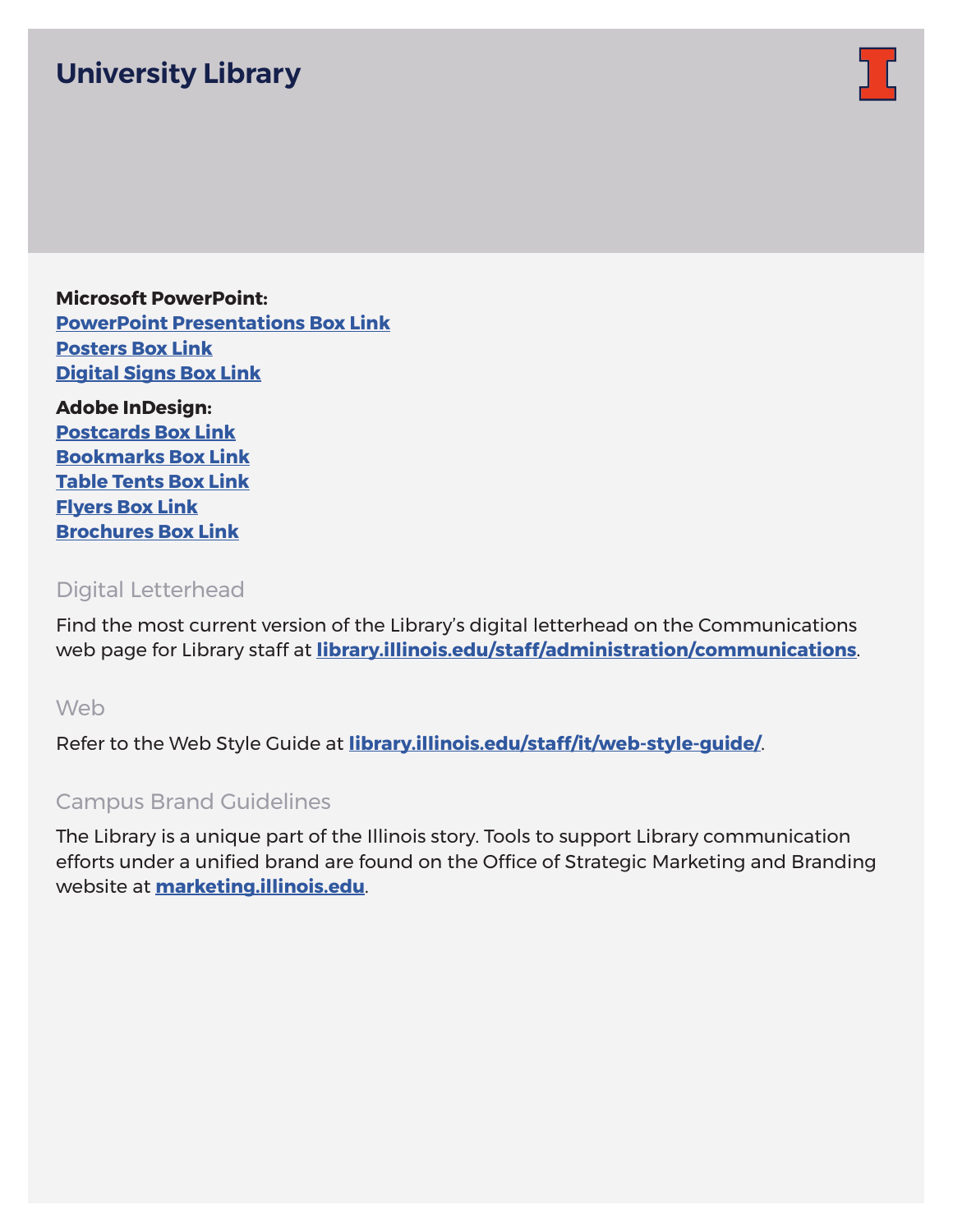

# **Color Palette**

### University of Illinois





Illini Orange 3 86 100 0 230 76 56 #E84A27

Illini Blue 100 90 10 50 19 41 75 #13294B

### Supporting Colors



Alma Mater 100 85 15 7 28 66 113 #1c4285

Industrial 90 48 0 0 29 88 167

#1D58A7



Arches 70 5 2 0 0 159 212 #009FD4



Heritage 0 57 94 0 246 136 43 #f6882b

| Colors will appear lighter on screens     |
|-------------------------------------------|
| than in print. Even across devices, there |
| will be color variations.                 |

CMYK colors will not match RGB colors exactly. Colors will appear darker on uncoated paper than on glossy.

| COLOR CODES |
|-------------|
| color name  |
| СМҮК        |
| R G B       |
| hex         |
|             |

#### **Neutrals**



storm 36 29 24 5 159 160 168 #9FA0A8

medium storm 57 47 48 14 112 115 114 #707372

dark storm 65 59 60 41 73 72 70 #494846

60% storm 22 17 15 0 197 198 202 #C5C6CA

40% storm 14 10 9 0 216 217 220 #D8D9DC

20% storm 6 4 4 0 236 236 237 #ECECED



10% storm 3 2 2 0 244 244 244 #141414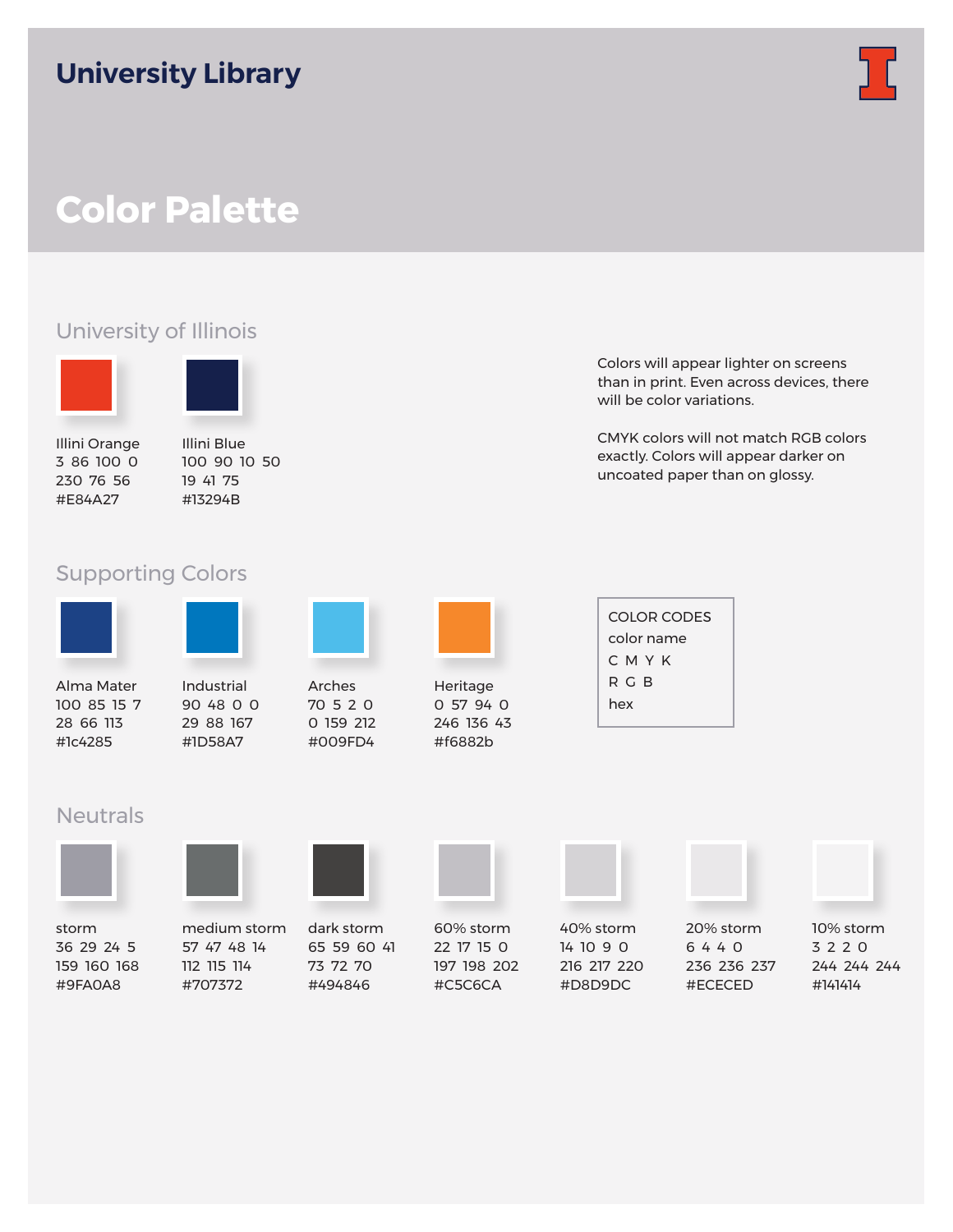

# **Typography**

**Montserrat** 

Consistent typography adds visual strength and integrity to a brand.

Source Sans Pro

The visual strength stems from using a limited family of fonts consistently across the brand, making the brand more recognizable.

Source Serif Pro

Visual integrity is rooted in legibility—choosing typefaces that are easy for a range of audiences to read, in a variety of formats.

Fjalla One

The fonts chosen for the U of I brand have an updated, clean look.

Superfly

Superfly should primarily be used to emphasize the brand power I-words.

*See next page for guidance*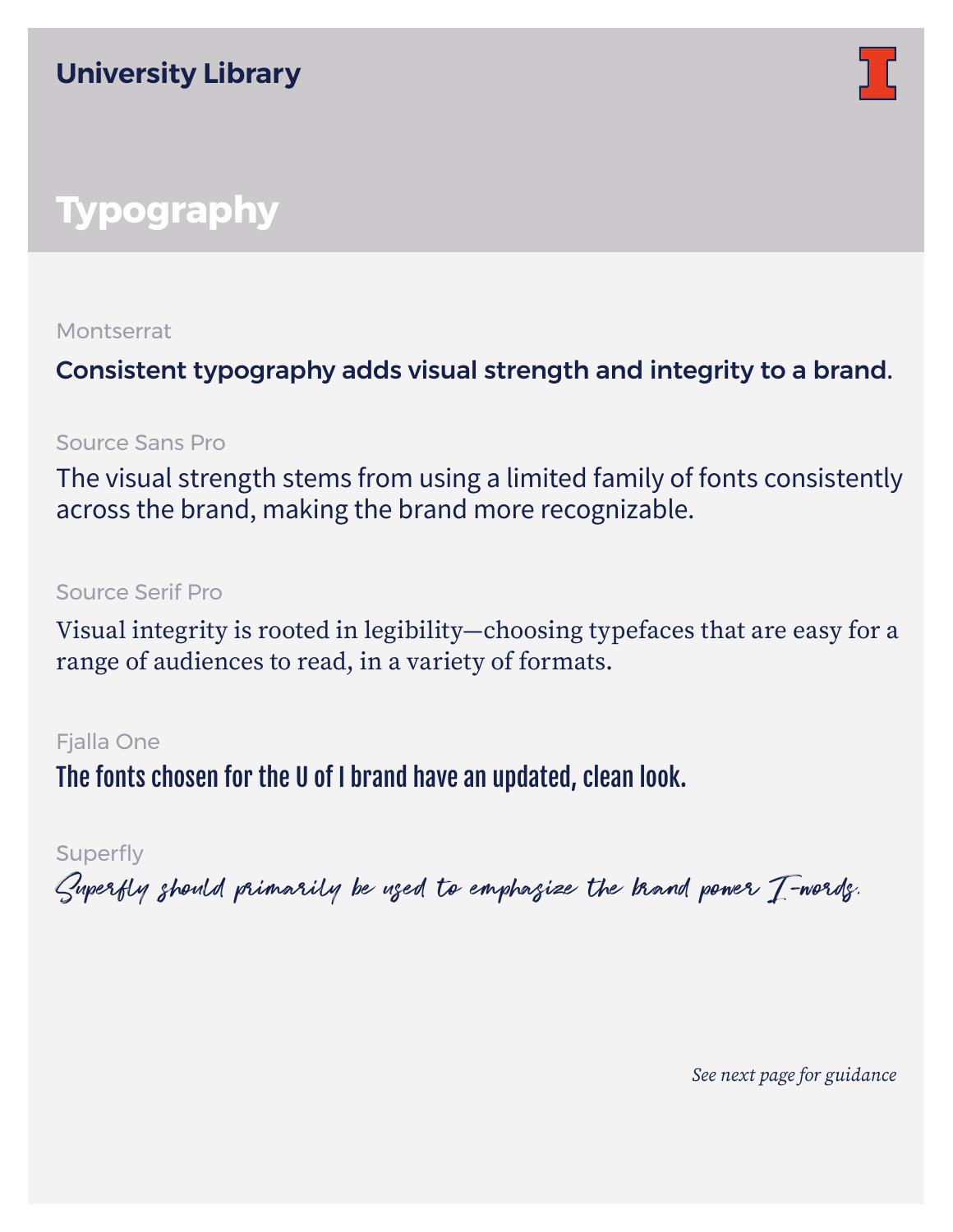

**Montserrat Semibold**



# **Typography**

Use Montserrat for short paragraphs of text and headlines. It has an open, contemporary feel.

**Montserrat Bold can be used for headlines with any of the body fonts.** 

**Set the name of the Library, in any variation, in Montserrat Semibold.** 

# Fjalla One Is Highly Condensed

and should *not* be used for body text. Use for headlines only. It makes a big impact in a small amount of space.

### CONSIDER FJALLA ONE IN ALL CAPS

*Pro tip:* Any time you set a line in all caps, add some letterspacing (tracking).

Source Serif Pro is great for body text. It is highly readable across media. Complement this with headlines in Source Sans Pro or Montserrat.

**Use Source Serif Pro Bold for headlines when you want to maintain a traditional or credible appearance.** 

Source Sans Pro can be used as body text. It is highly readable across media. Sans serif has a modern feel. Combine with headings in either Montserrat or Source Serif.

Avoid headings in Source Sans Bold because it is too close to Montserrat Bold and will clash.

Superfly

should be used for one or two words at a time. Don't be afraid to make it big.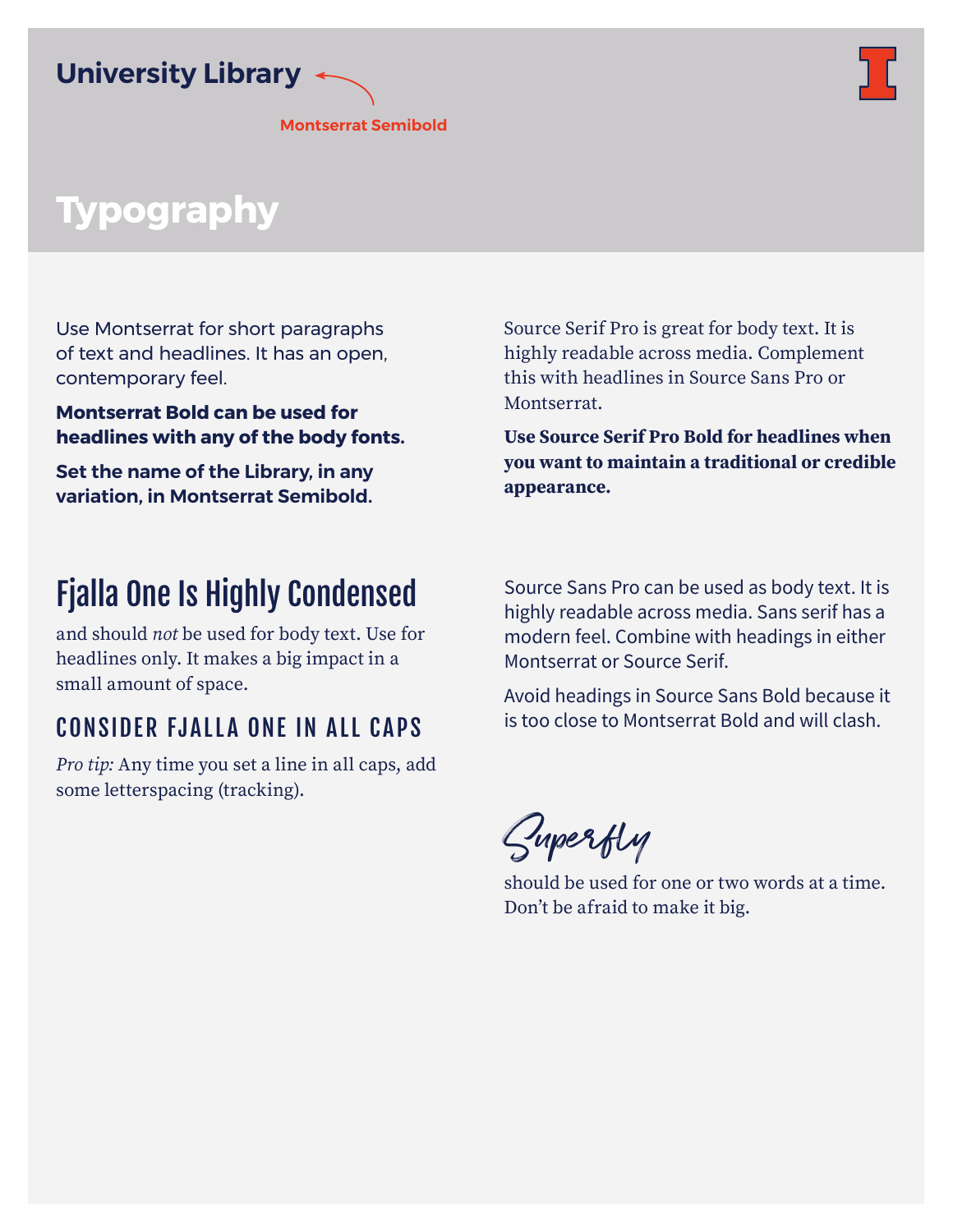

# **Graphic Elements**